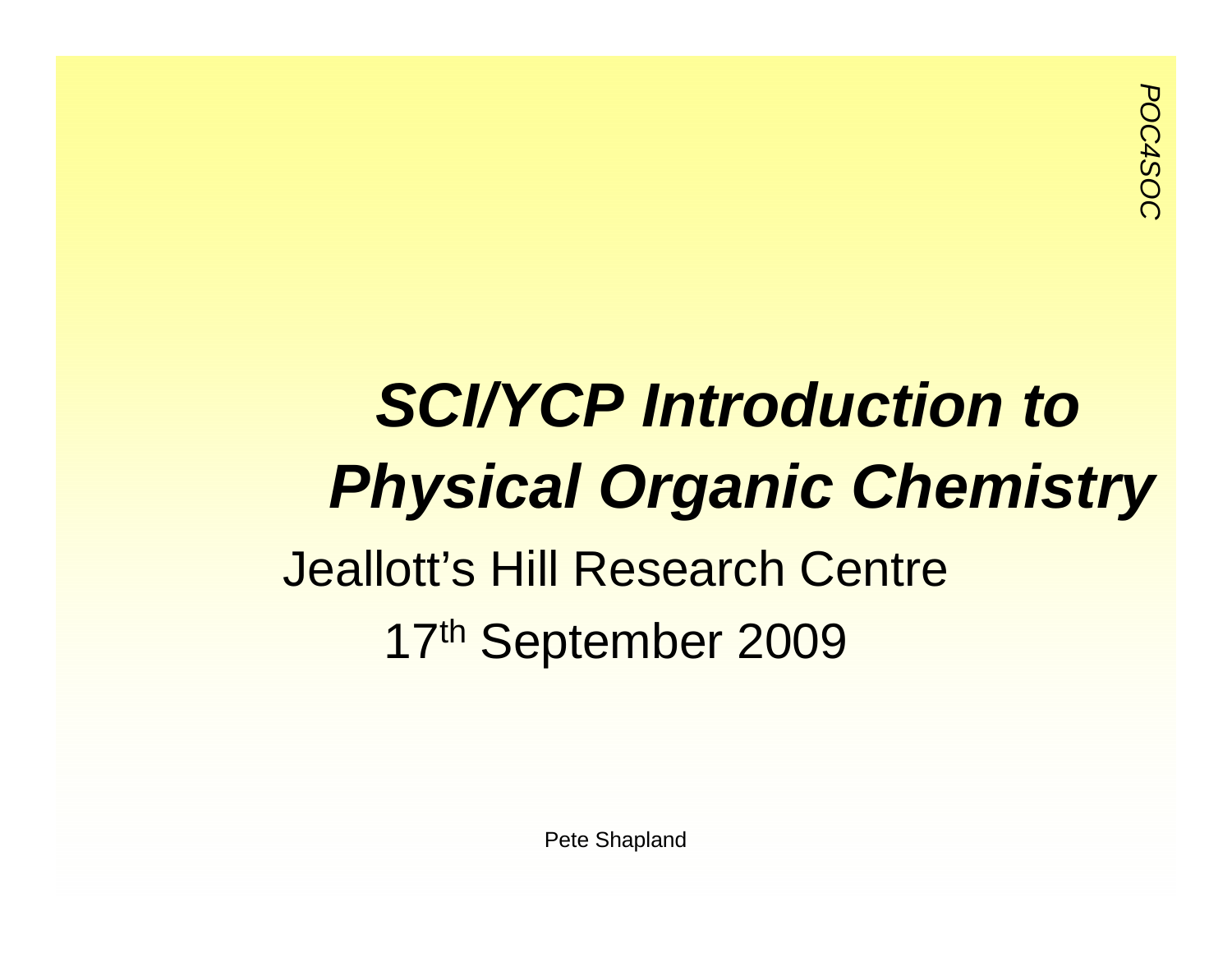# **Putline of Day**

- **Session 1** *General Introduction*: *Physical Organic Chemistry (POC) for Synthetic Organic Chemists (SOC)*
- **Session 2** *- Introduction to Kinetics I*
- **Session 3** *- Introduction to Kinetics II*
- *Break*
- **Session 4** *Techniques for Data Collection.*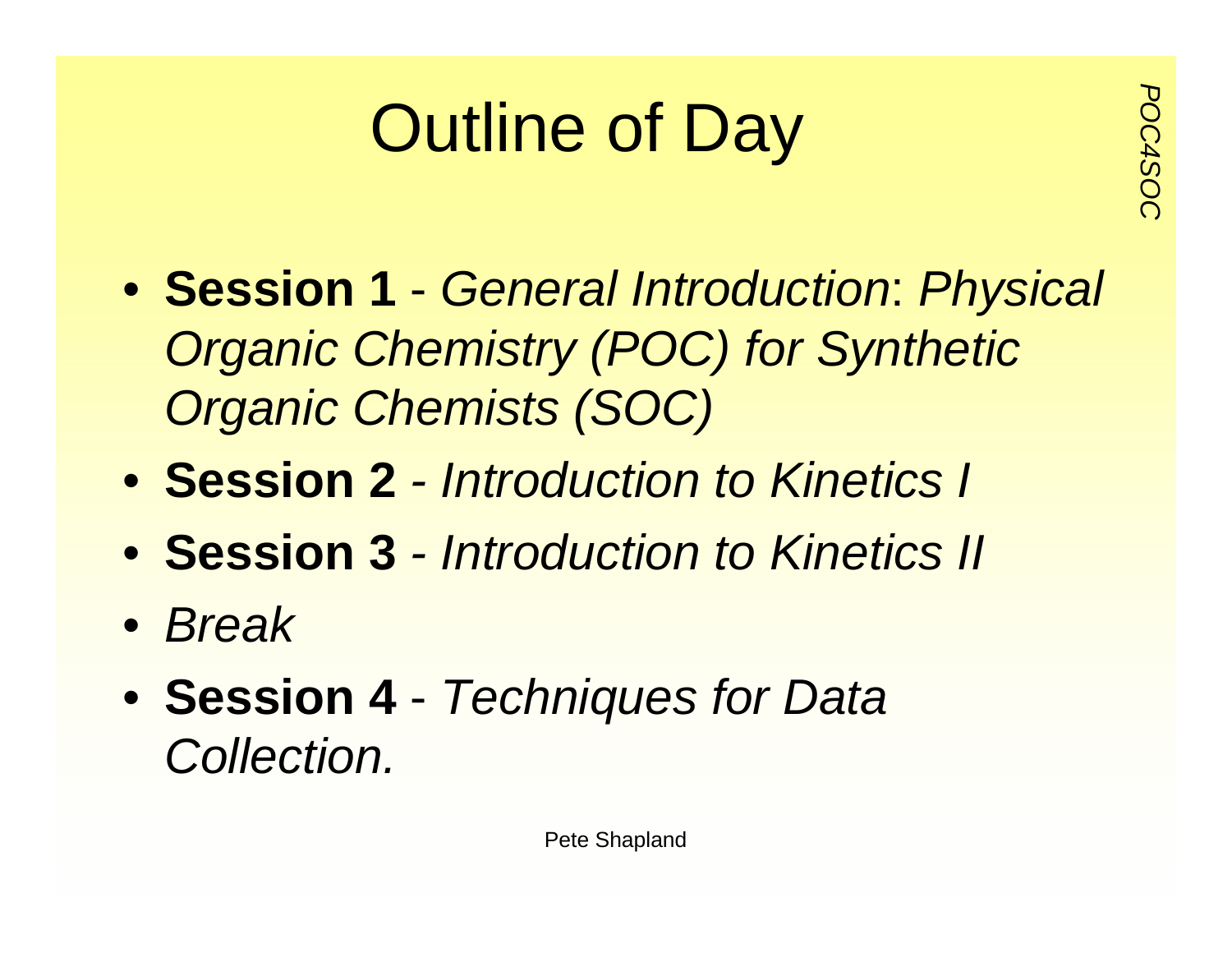# **Putline of Day**<br> **Pay**<br> **Pay**<br> **Pay**<br> **Pay**<br> **Pay**

- **Session 5** *Reaction Design (for 1st Order Kinetics).*
- *Lunch*
- **Session 6** *What does it mean?*
- **Session 7** *- Taking POC for SOC further.*
- *Break*
- **Session 8** *- Case study*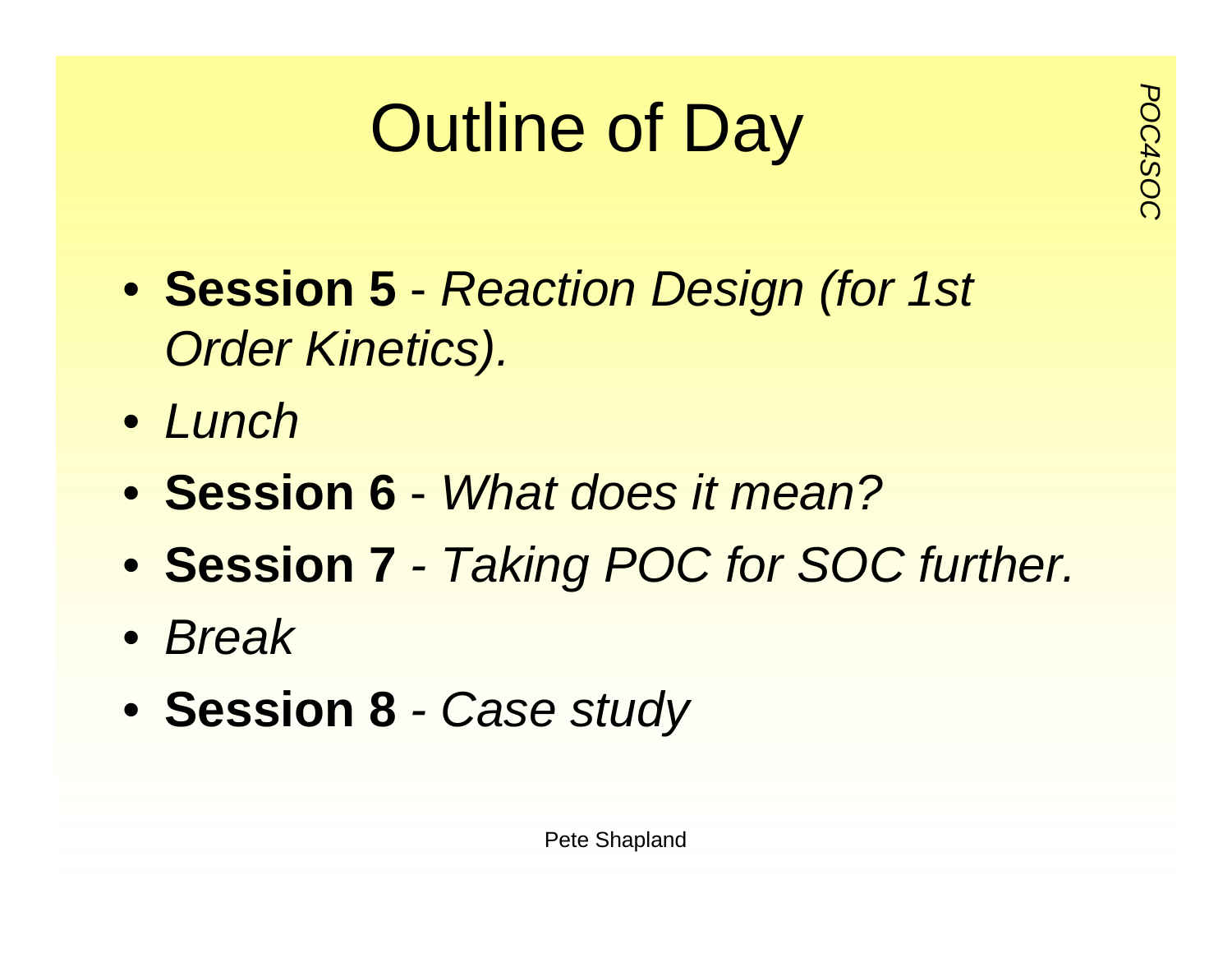### *General Introduction*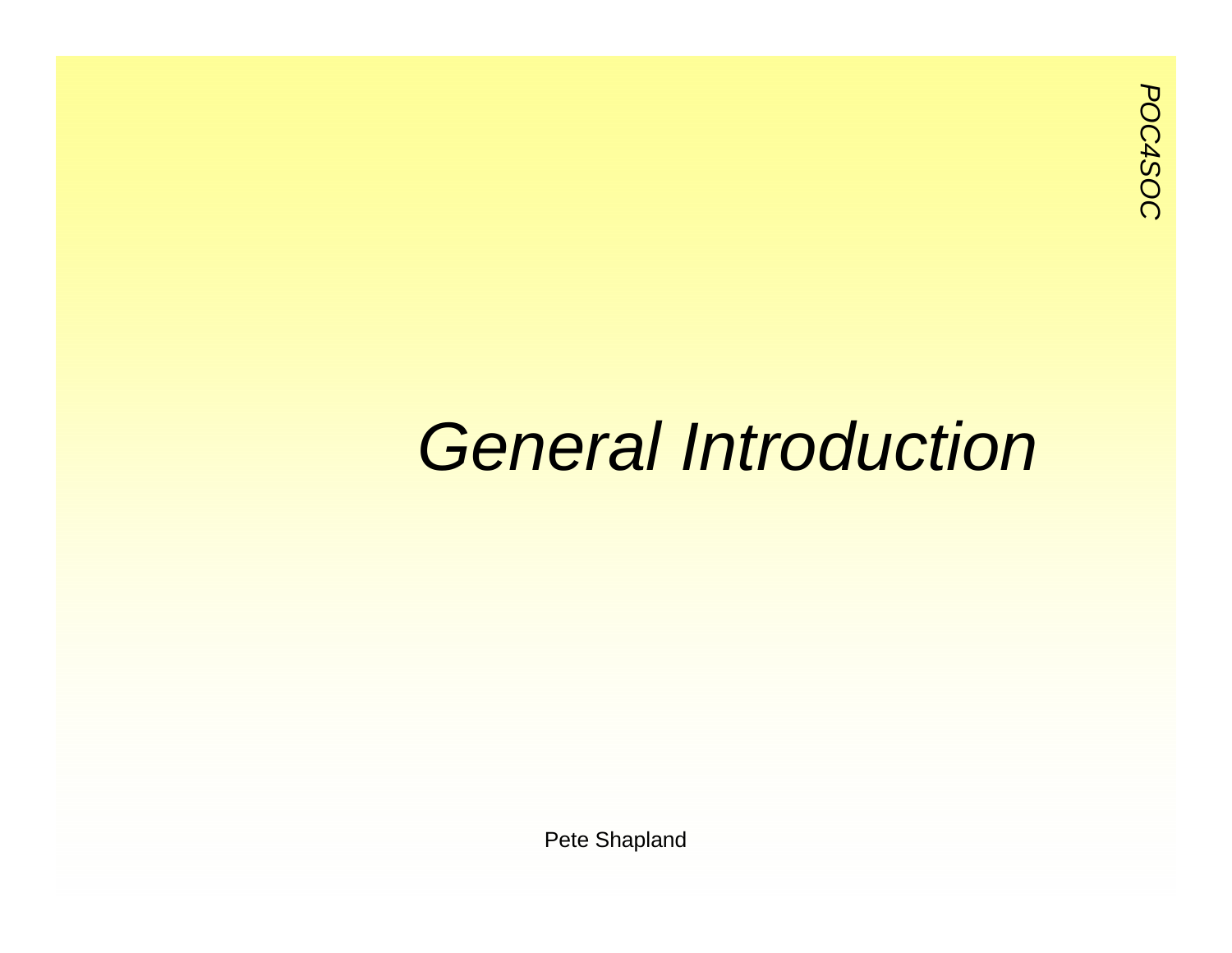## **Portfold and Aims of Day**<br>Reserves the setting of the setting setting and the setting setting and setting and setting and setting and setting and setting and setting and setting and setting and setting and setting and set

- Demystify Physical Organic Chemistry and particularly Reaction Kinetics Analysis for the practicing chemist.
- Provide a baseline knowledge of Kinetic theory.
- Provide "hints and tips" to ease practical work.
- Encourage people to address chemistry problems by using kinetics analysis to guide development work.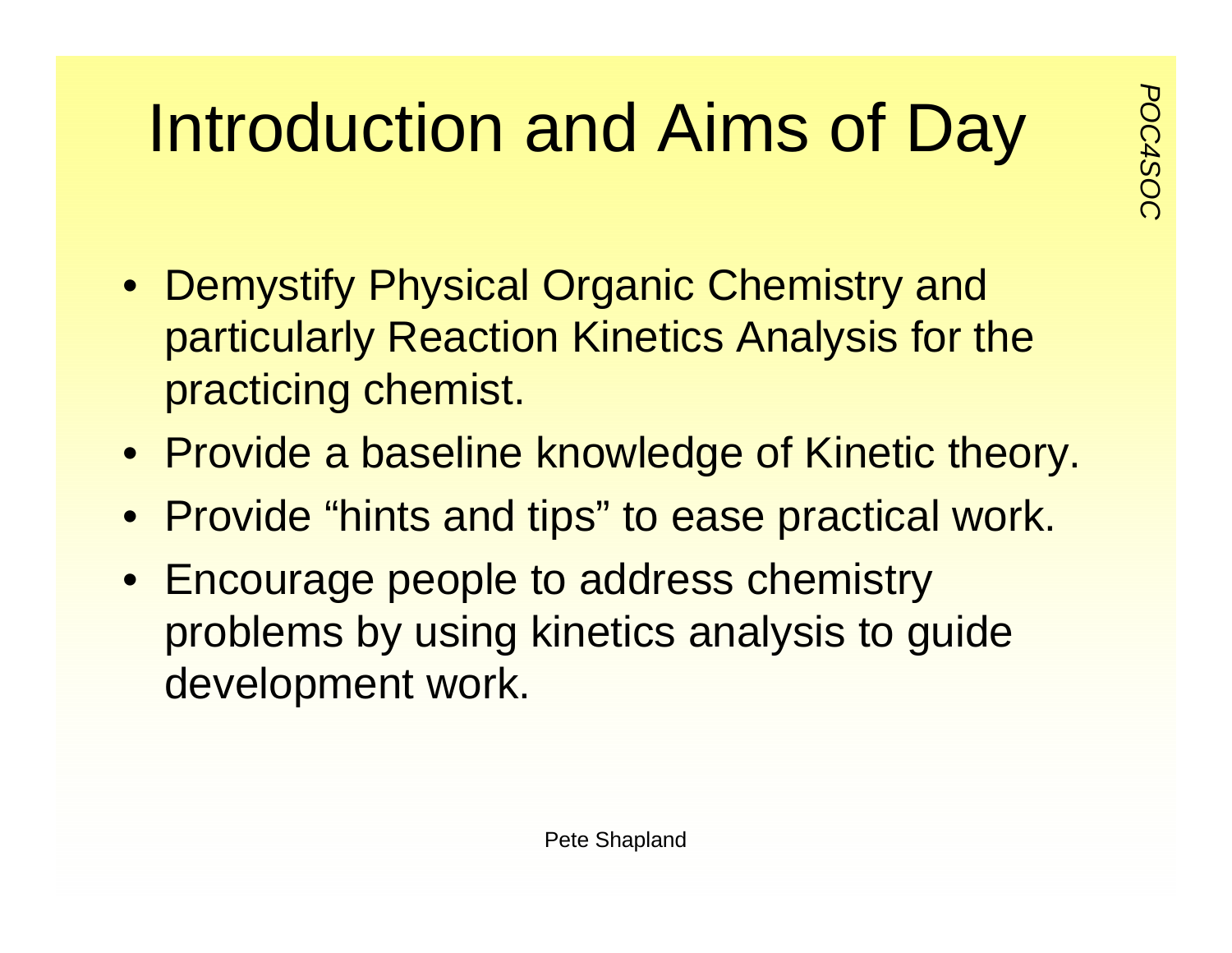## **What is Physical Organic Chemistry?**

- Glib Response:
	- – That subject I hated at university but now find really useful in doing my job! Why didn't I pay more attention?
- A collection of equations and models that explain observed chemical behaviour accurately.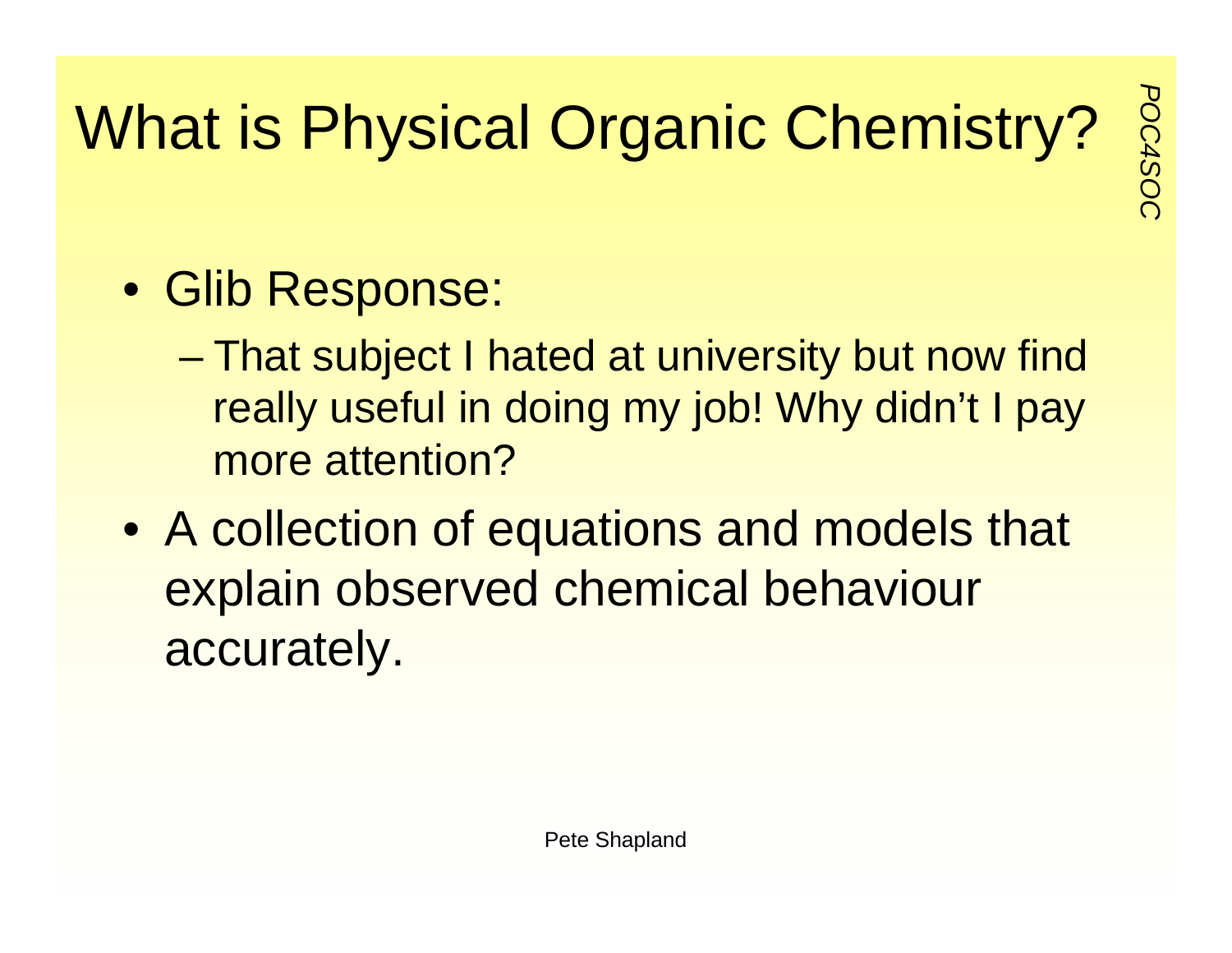## **Formal Definition**

- The study of:
	- 1. Molecular Structure & Thermodynamics
	- 2. Kinetics, Reactivity & Mechanisms
- $\bullet$  These are inter-related – awareness of both is required to generate full picture of chemical understanding.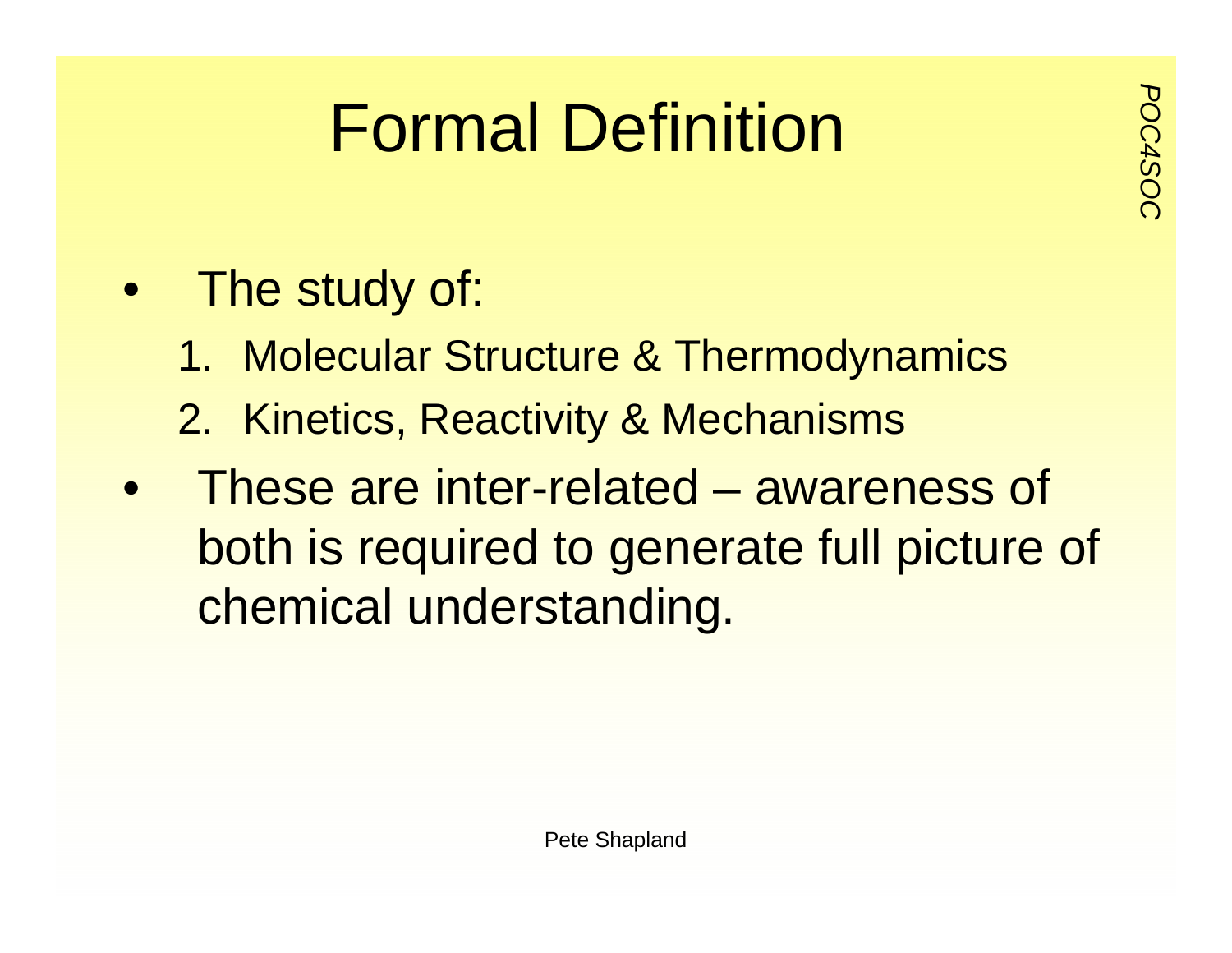# **Procus**<br>**Poday's Focus**

- The study of:
	- 1. Molecular Structure & Thermodynamics
	- 2. Kinetics, Reactivity & Mechanisms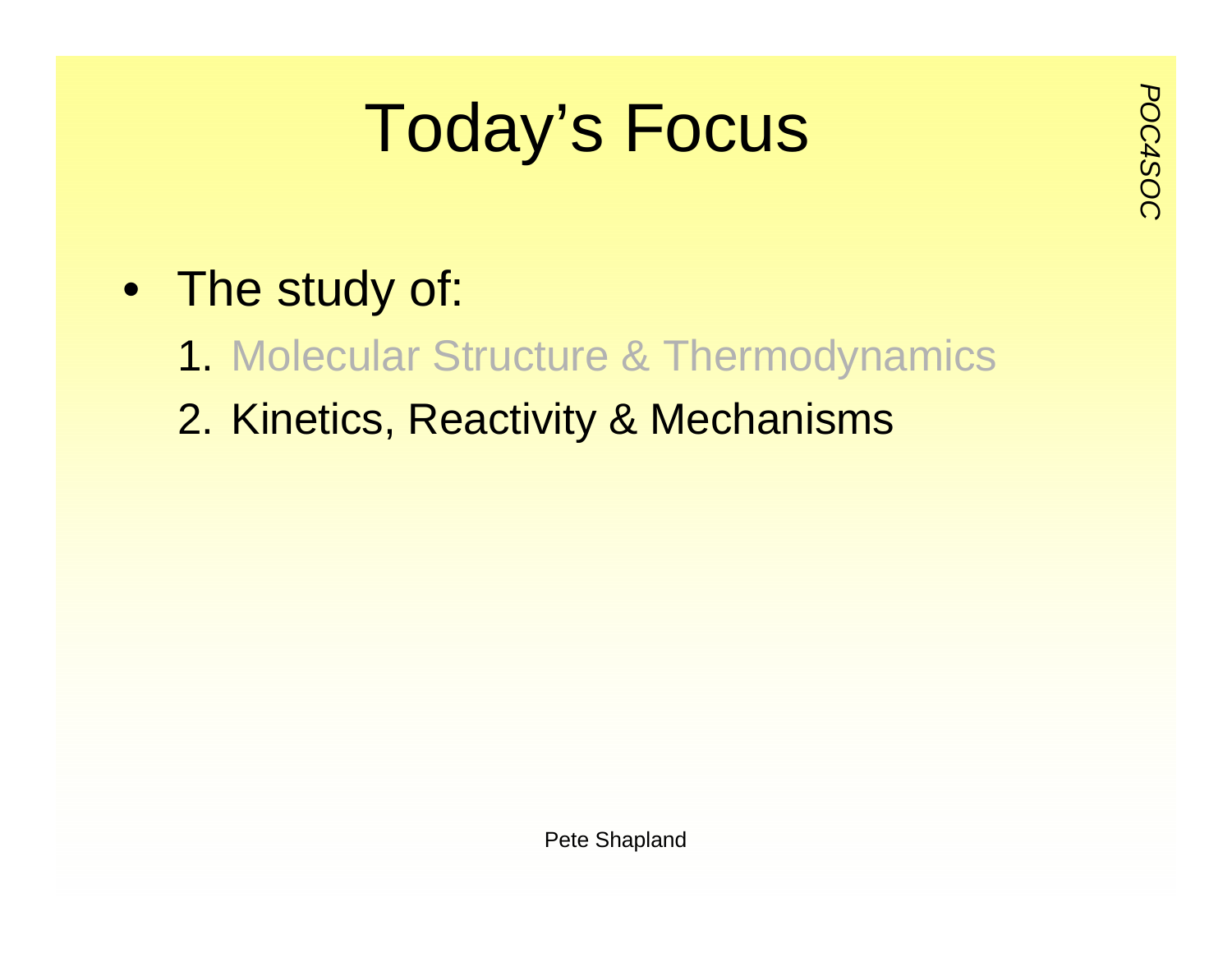# **Procus**<br>**Poday's Focus**

- As practitioners, we are interested in chemical **reactions**.
- Study of kinetics and mechanism gives us understanding of the **reactions**.
- Structure and thermodynamics impacts the result of the reaction and the kinetics so we need **awareness** of these but the understanding of the actual **kinetic transformation** is critical to identifying improvement opportunities.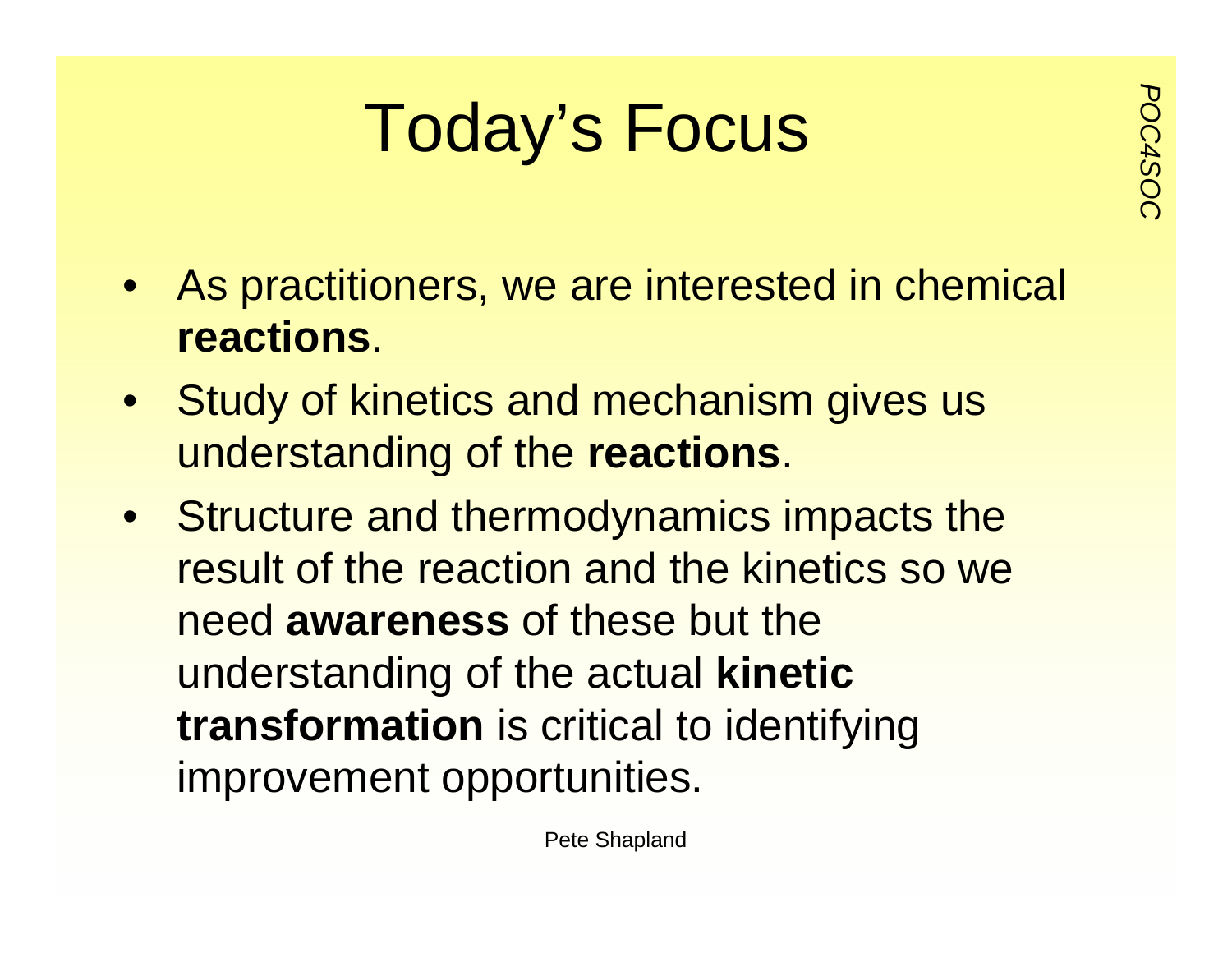## **Porth it?**<br>*Post worth it?*

- The "Safety Net"
	- Too easy to assume we "know" a mechanism.
		- Physical Organic Chemistry is our check to ensure that our intuition matches the reality of what is actually happening.
- Understanding
	- Trying to understand the Physical Organic Chemistry of our reactions is the quickest way to achieve true *understanding* of our chemistry.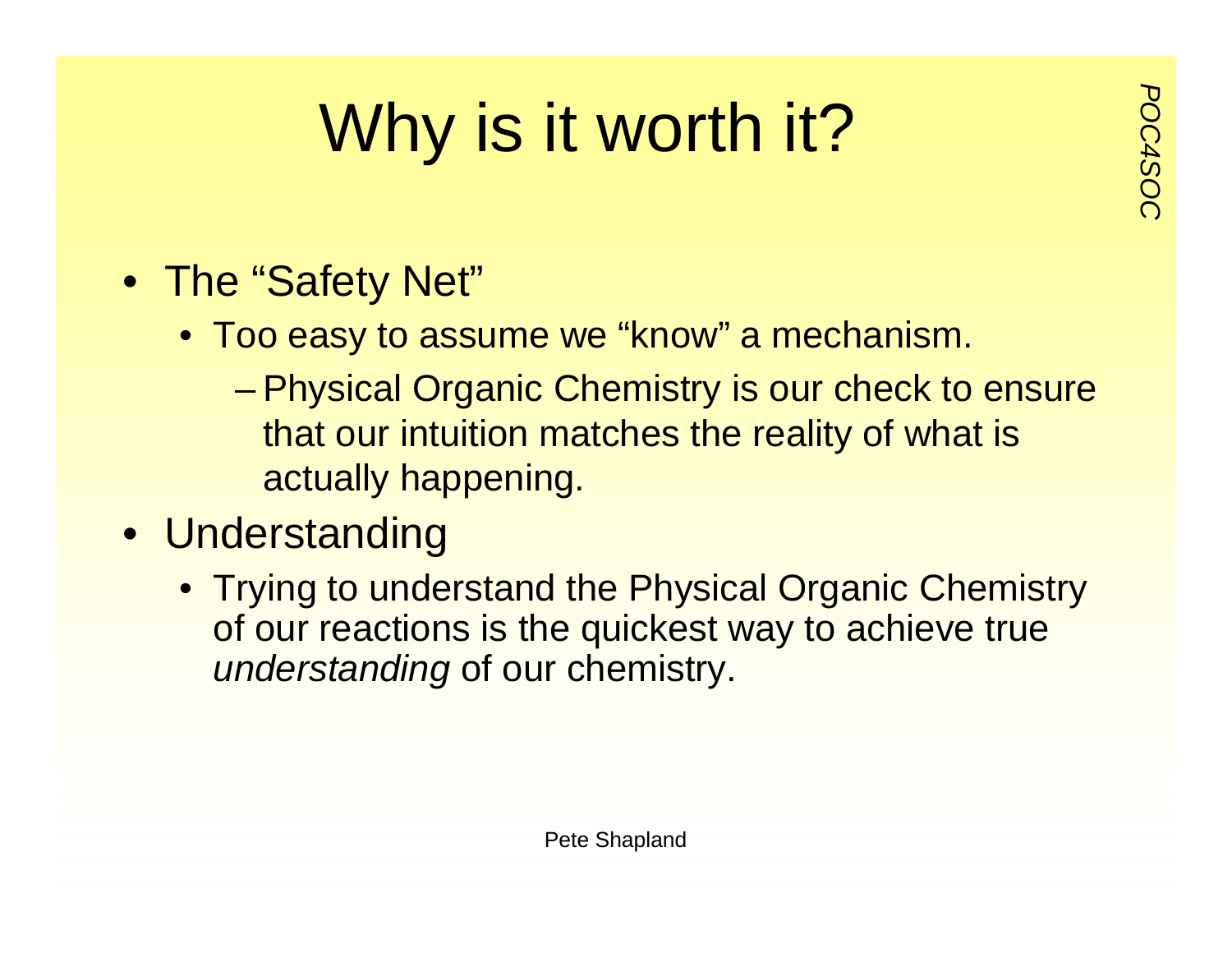

- Expectation is that RDS will be silylation of alcohol by  $SN_{2Si}$  mechanism.
- Imidazole should not impact RDS (if enough is present).
- $\bullet~$  This holds for solvent =  $\mathsf{CH}_2\mathsf{Cl}_2.$
- This does NOT hold for solvent = EtOAc.
	- Imidazole is clearly involved in the RDS.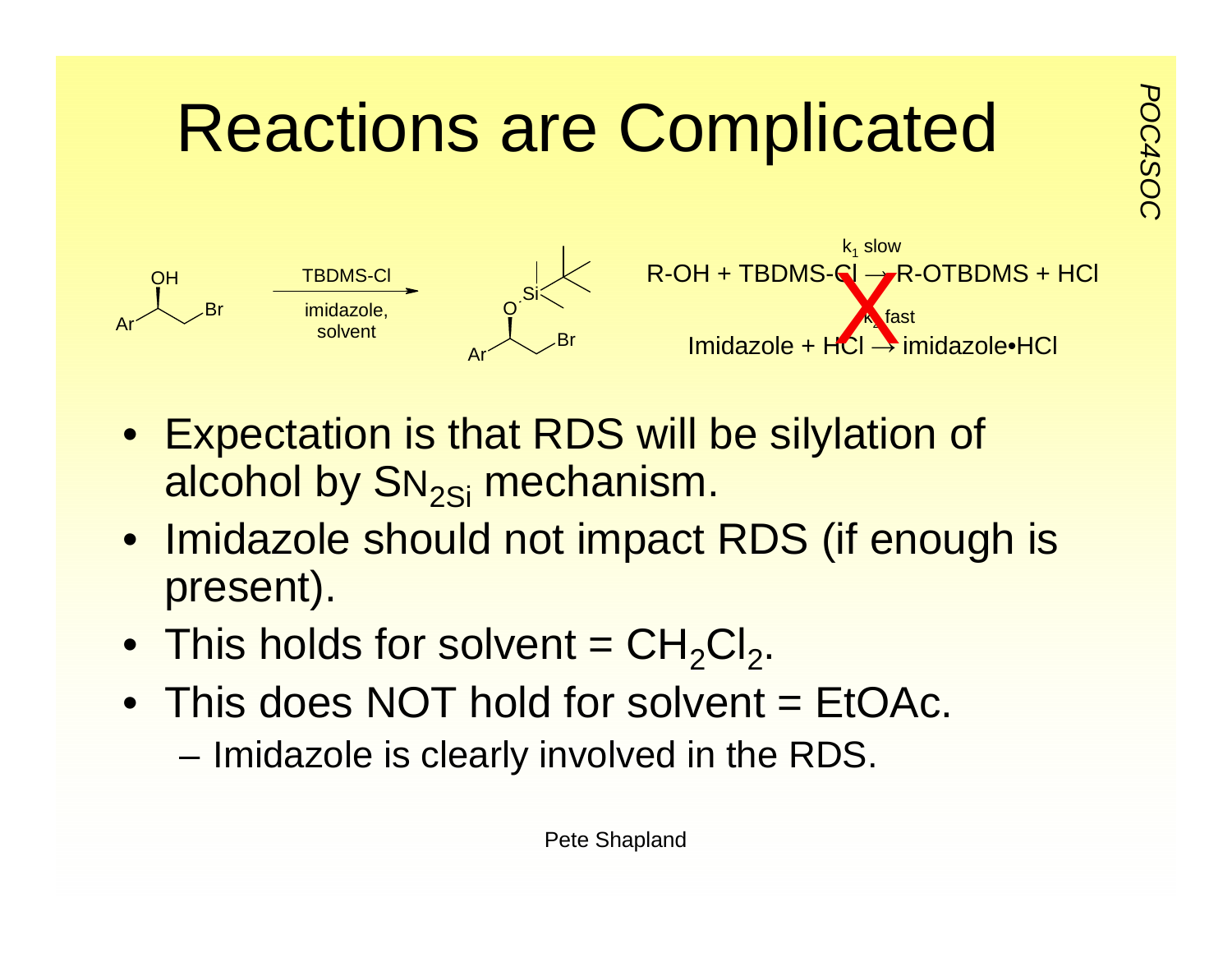# Understanding<br>
<sup>P</sup><sub>SS</sub>

- $\bullet$ We live in a world where technology allows hundreds of reactions to be run in parallel.
- $\bullet$  Huge amounts of data can be generated.
- $\bullet$  Understanding still needs to be generated from knowledge.
	- $-$  This is a human activity.  $\,$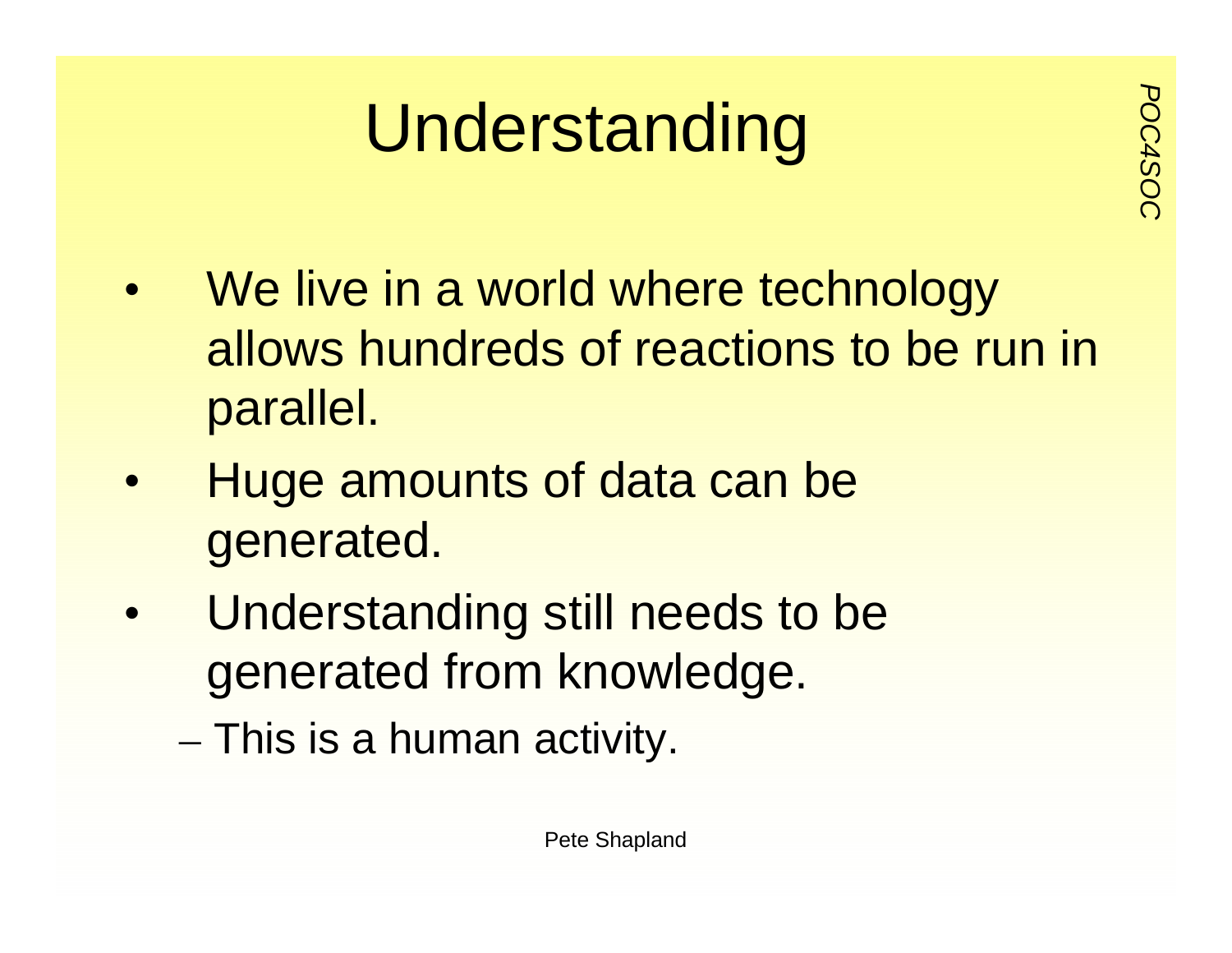# **Understanding**

- $\bullet$  Thermodynamics tells us "*why"* reactions proceed to products.
- Kinetics tells us "*how"* reactants form products and explain ratios.
- $\bullet$  Knowing the "*how"* and "*why"* provides more understanding compared to just asking "*what"*.